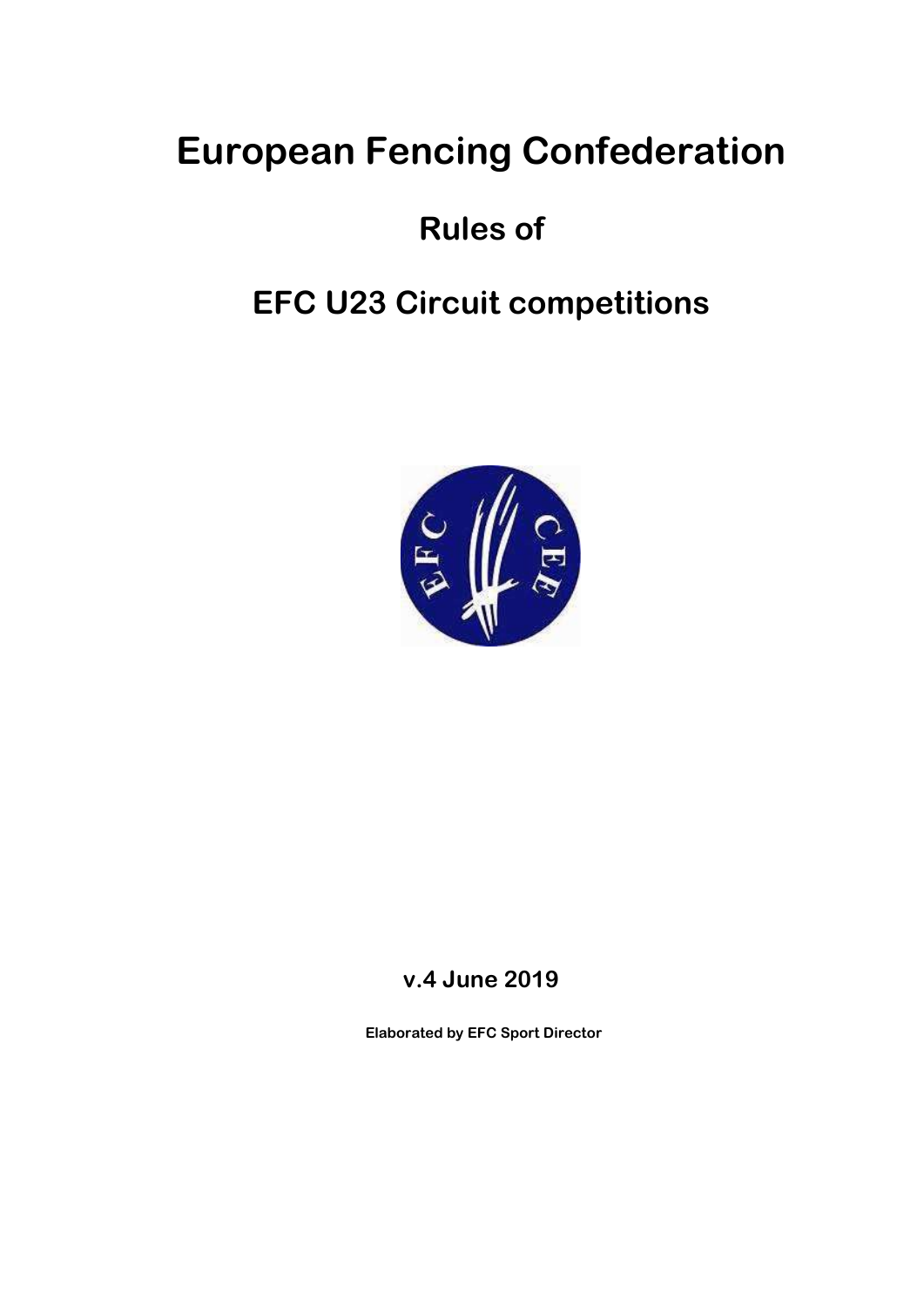- 1) Principally 8 competitions during the season are subject of the Circuit in every weapon. However, that number is not compulsory and is done by proposals from the organisers.
- 2) Would be welcome if team competitions accompanied competitions of individuals and thus the tournaments would be organised as two days event. Competitions including team events would have priority in case the number of competitions in the Circuit EFC becomes limited.
- 3) All competitions in the Calendar are open senior international competitions. The organisers should not limit participation by age. On the other hand absence of the top 10 fencers from FIE rankings can be considered. Note: for official EFC U23 rankings are considered only fencers who can participate at European U23 Championships in the same fencing season, thus reaching 23 years on or after 1st of January of the year when the European Championships are to be held.
- 4) All inscriptions must go through EFC web site. Also referees must be entered the same way in order to facilitate the organisation of competitions.
- 5) Referees quotas.

1-4 fencers no referee required

5-9 1 referee

 $10 - 15$  2 referees

16 – 20 3 referees

 Non respect of quota can be sanctioned by the organizer up to 500 EUR for every missing referee.

 The referees officiating at EFC U23 Circuit should have good national or international level qualification and be aged minimum 18 and fewer than 60.

 Of course, the delegations are not obliged to bring the referee with them, but they can use the practice from FIE JWC where either local free referees or from neighboring country to the organising country are engaged and that way the quota is respected.

5) For keeping automatic updated rankings the organisers have to upload after competitions XML-out file on EFC web site or send them to the administrator.

 Then unofficial updated ranking will be available right after that operation. After validation of results by EFC office updated ranking will become official. Besides uploading xml-results files the organisers have to upload or send to EFC administrator also complete results file under pdf format structured as follows:

In individual competitions:

- a) fencers by country (including date or year of birth)
- b) fencers by initial seeding
- c) formula
- d) pools
- e) ranking after pools
- f) ranking for DE table in case two rounds of pools were fenced
- g) all DE tables
- h) final ranking (including date or year of birth)
- i) activity of referees

In team event:

- a) fencers in teams
- b) teams initial ranking
- c) Table of direct elimination with results (all tables if also matches for places were fenced)